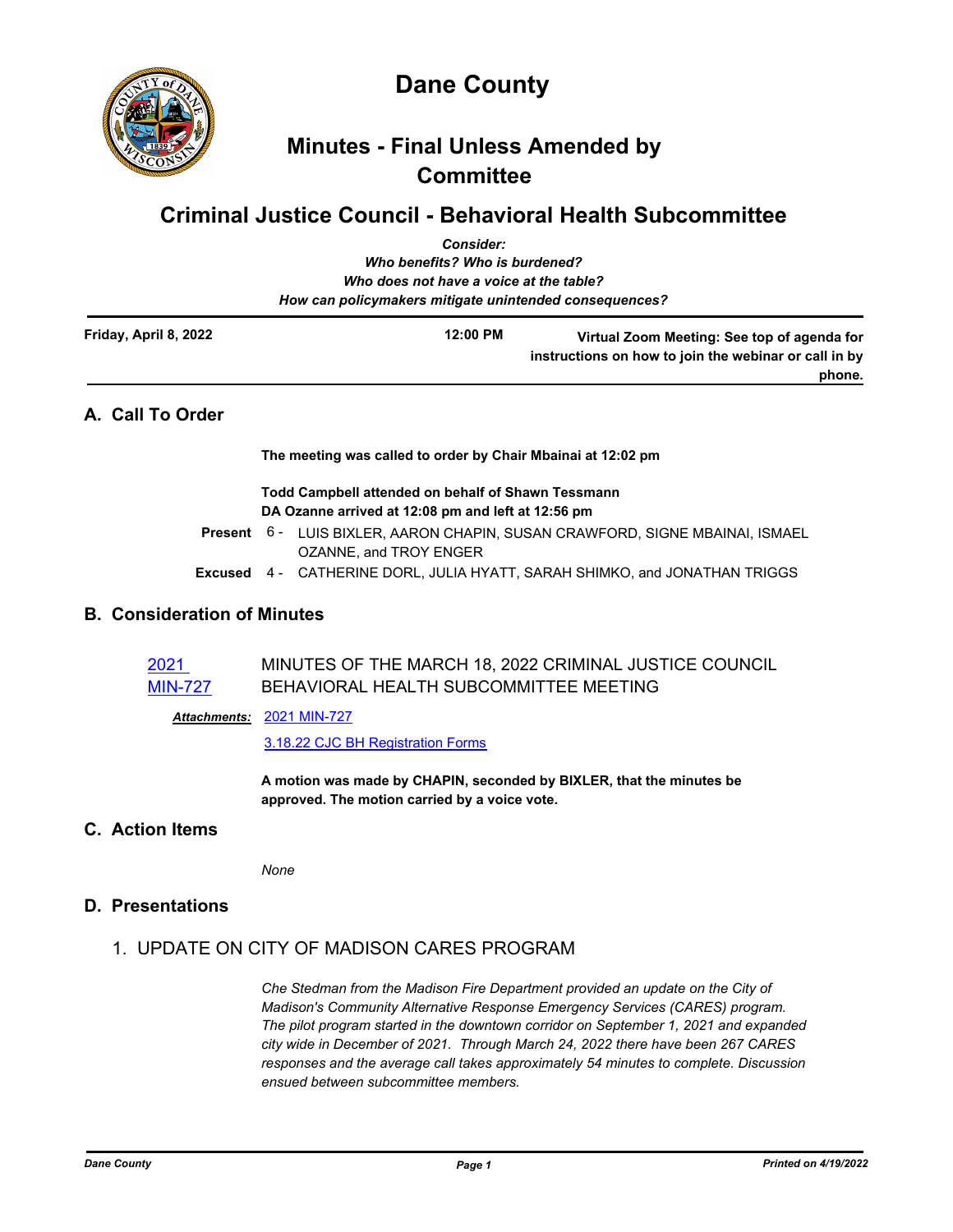2022 CARES PROGRAM UPDATE

[PRES-001](http://dane.legistar.com/gateway.aspx?m=l&id=/matter.aspx?key=22691)

*Attachments:* [2022 PRES-001](http://dane.legistar.com/gateway.aspx?M=F&ID=da929f7a-8f74-4db9-9ff6-9f6b6d1d9c3a.pdf)

#### 2. PEER SUPPORTS: NATIONAL PERSPECTIVE

*Regina Huerter from PRI/PRA presented on peer supports across the Sequential Intercept Model (SIM) and how to maximize and leverage peer supports across intercepts. Discussion ensued between subcommittee members.*

2022 [PRES-002](http://dane.legistar.com/gateway.aspx?m=l&id=/matter.aspx?key=22692) MAXIMIZING AND LEVERAGING PEER SUPPORTS ACROSS THE SIM

*Attachments:* [2022 PRES-002](http://dane.legistar.com/gateway.aspx?M=F&ID=cd5cf92c-786c-4fc7-bdf9-269d125d1574.pdf)

#### 2021 PEER SUPPORTS ACROSS THE INTERCEPTS

[RPT-1024](http://dane.legistar.com/gateway.aspx?m=l&id=/matter.aspx?key=22628)

Attachments: [Peer Supports Across the SIM](http://dane.legistar.com/gateway.aspx?M=F&ID=ba64ae16-64c5-4b0c-a279-78bc59e8c9d5.pdf)

[City & County Leadership to Reduce the use of Jails: Engaging Peers](http://dane.legistar.com/gateway.aspx?M=F&ID=89a0f963-720e-41cd-a739-063ccfd4ec2f.pdf)  in Jail Reduction Strategies

#### **E. Reports to Committee**

1. Participation in Community of Practice with The Stepping Up Initiative: Set Measure Achieve

*Discussion postponed until the May 20th meeting.*

2022 [PRES-003](http://dane.legistar.com/gateway.aspx?m=l&id=/matter.aspx?key=22693) SET, MEASURE, ACHIEVE (SMA) COMMUNITY OF PRACTICE (CoP)

*Attachments:* [2022 PRES-003](http://dane.legistar.com/gateway.aspx?M=F&ID=2e658e3a-d499-46cb-b520-e24d90f6872e.pdf)

2. Discussion of 2021 RES-320 and the Role of CJC-BH

*Discussion postponed until the May 20th meeting.*

2021 SUB 1 to 2021 RES-320

[RPT-1025](http://dane.legistar.com/gateway.aspx?m=l&id=/matter.aspx?key=22631)

*Attachments:* [2021 RPT-1025](http://dane.legistar.com/gateway.aspx?M=F&ID=82643854-4fa7-4d15-90ee-74b35c9279e5.pdf)

#### **F. Future Meeting Items and Dates**

*May 20th at 12:00 pm*